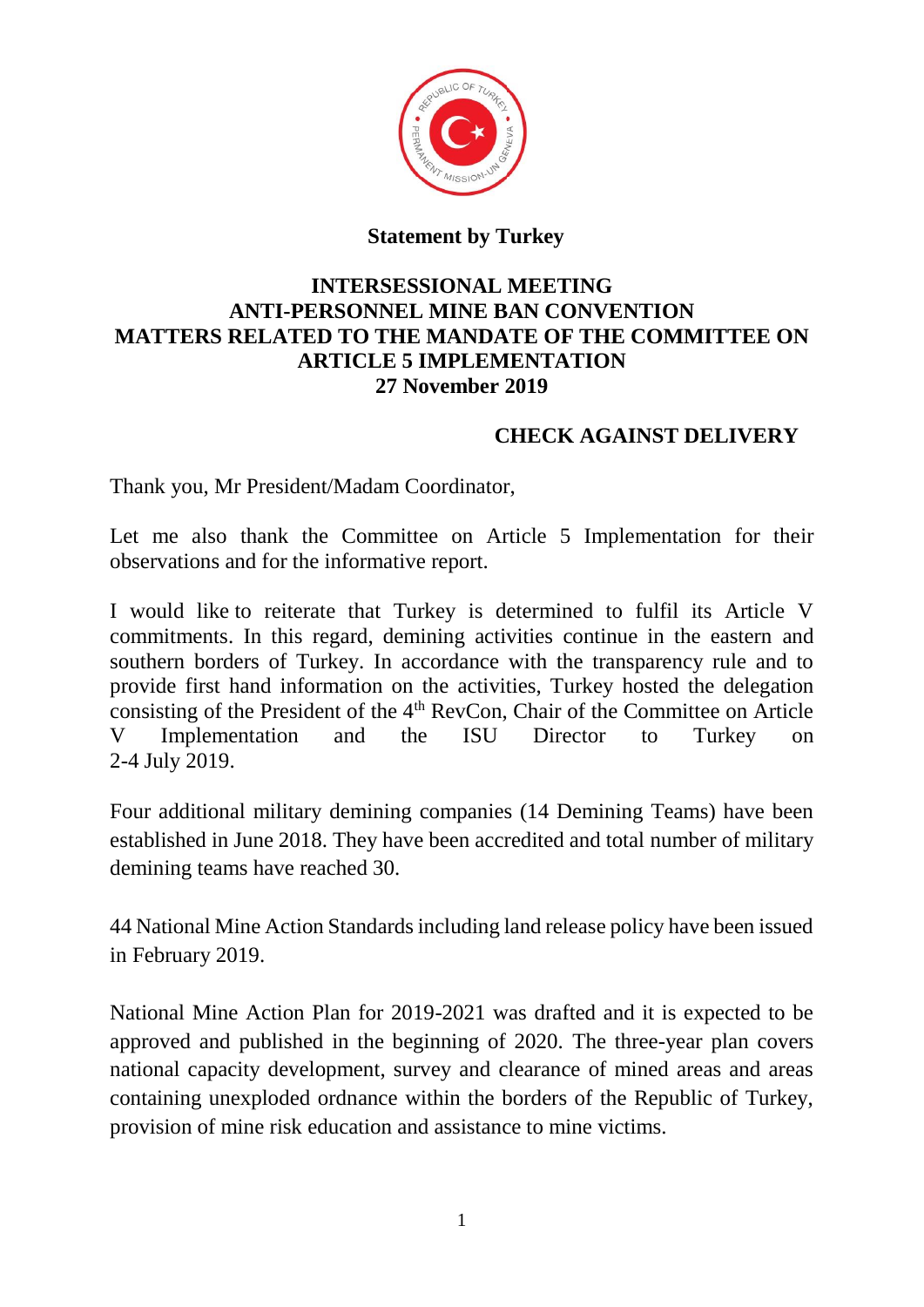Mine Risk Education is being carried out for the people who live close to the contaminated areas.

TURMAC organized various trainings. Significant progress has been achieved in capacity development.

The IMSMA system was established and has been fully operational. Significant number of personnel both from TURMAC and military demining troops have been trained. In addition to military demining troops, IMSMA has been used also in eastern border mine clearance project (EBMCP) Phase-2.

Military demining troops have been accredited for their manual demining capacity. Additionally, the procurement of equipment including demining machines for the new military companies are underway and expected to be finalized by 2021.

The territories within the country which have been contaminated by unexploded explosives are planned to be cleaned in accordance with a prioritized schedule.

In the context of the Eastern Border De-mining Project and with the fund which amounts to 18.5 million Euro that will be provided in the frame of IPA-II (2016) EU Financial Assistance, along the eastern borders of the country, 106 mine fields are to be cleared. Besides, with 2.2 million Euro contribution of the Turkish Government, non-technical survey activity in 3700 mine fields are to be executed.

Additionally, clearance of 20 million square meters by Military Demining Units is planned, and cancellation of %40 of mined area (almost 60 million square meters) within all contaminated areas by non-technical survey is expected.

In 2019, in accordance with the IMAS standards 44 National Mine Action Standards have been issued. Among these standards, principles related to land release took place. These standards have been implemented in order to conduct effective de-mining activities.

In the context of Eastern Borders Mine Clearance Project, to execute more effective mine clearance "Operational Demining Process" was defined. In this process, instead of searching the whole mine field surrounded by fence; first, targeted technical survey is conducted for dedicating mine belts; then a phased